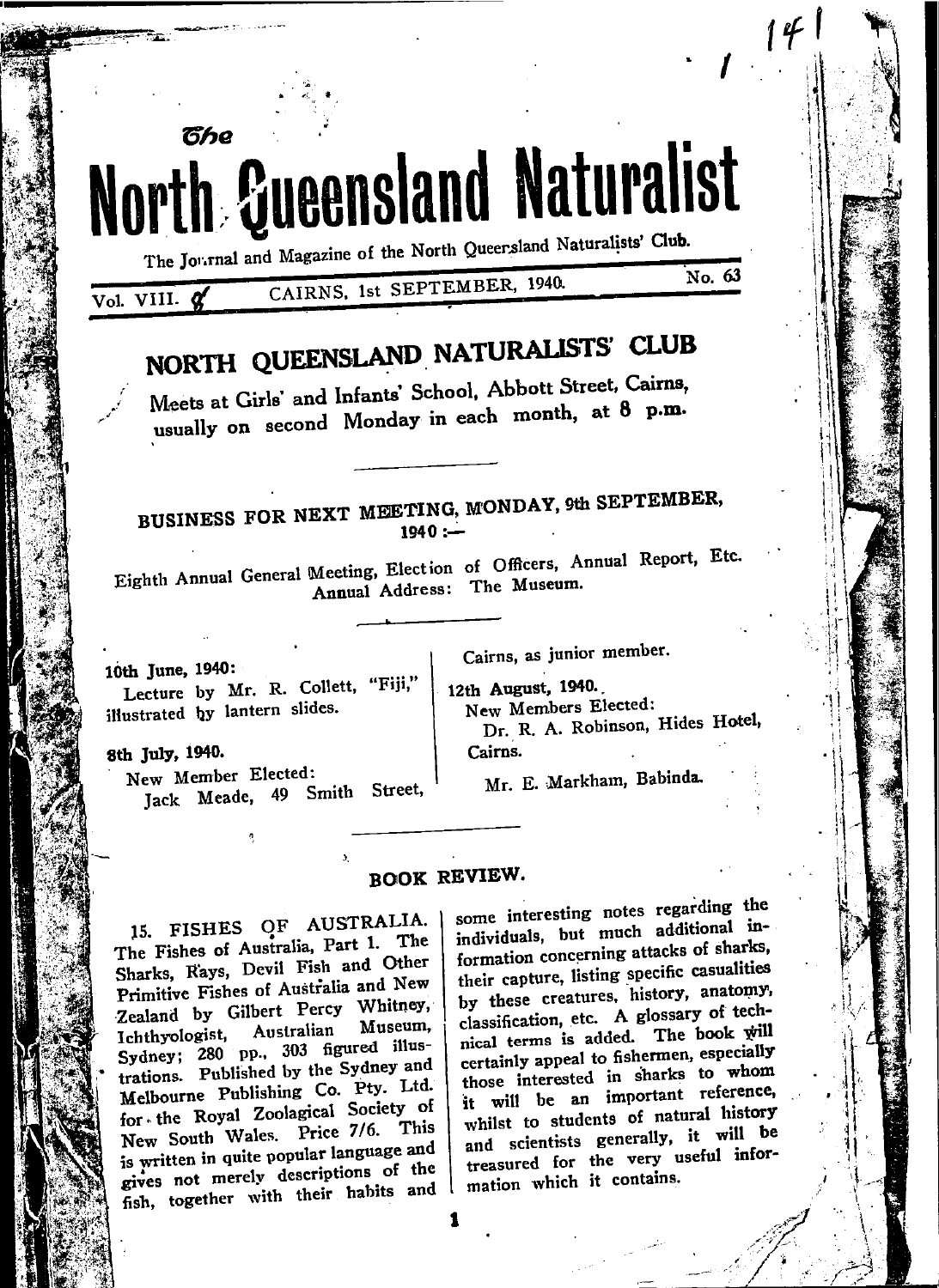#### THE NORTH QUEENSLAND NATURALIST

# BULBOPHYLLUM BAILEYI. F. Muel'er and BULBOPHYLLUM PUNCTATUM, R. D. Fitzgerald.

By W. H. NICHO LLS, of Melbourne. (Communicated by Dr. H. FLECKER).

#### Concerning B. BAILEYI, F. Muell.

This interesting Australian species which is not, by the way, small of stature like so many other members of the genus in Australia, was first described by the Baron in his "Fragmenta Phytographiae Australiae"  $(V<sub>o</sub>1, IX (1875), p. 5).$ 

I have received specimens of B. Baileyi from the Mt. Fox district (via Ingham) in North Queensland (A. Glindeman, Coll.); also from Dr. H. Flecker, of Cairns. These latter were collected by Dr. H. Flecker at Middle Creek, growing vertically upward on bark of tree in the rain forest near Green Hill in the Gordonvale district (also in North Quensland), 14th January, 1940.

All the specimens so far secured have been, more or less fragmentary. e.g., small pieces bearing one or two leaves; such are difficult (if not impossible) to cultivate and bring to flowering condition in Melbourne. Only from the last specimen sent down (Dr. Flecker's specimen, No. 6541) have I been able to produce flowersan easy task when we consider the specimen-a healthy piece possessing three leaves, also two well-developed buds, which opened in a heated glass house on January 17th, 1940,. a day or two after the receipt of the plant.

The flowers of B. Baileyi are really beautiful with their finely-marked (spotted) perianth-segments and remarkably formed labellum.

Description of B. BAILEYI, F. Muell. Rhizome creeping, often forming extensive masses on the stems and

branches of tropical trees. Pseudobulbs short and angular. Leaves 5.20 cm. long, rather thick, channelled, the apex obliquely emarginate. Pecicel about 5.6 cm. long. Flowers pale yellow-about 4 cm. in diameter, spotted with a purplish colour on both sides. Dorsal sepal lanceolate; lateral sepals falco-lanceolate.

Petals shorter and narrower than sepals. Labellum linguiform, thick, obtuse, arched, spotted, channelled below. Column thick, the lateral wings toothed at the top, column foot arched, about as long as the column itself.

It is interesting to note that Fitzgerald described a Bulbophyllum species under the name Bulbophyllum punctatum in ""Britten's Journal of Botany." Vol. XXI, p. 205 (1883). Habitat: Cape York, North Queensland.

Incidentally, descriptions under both names appear in "The Queensland Flora," Part V (1902), F. M. Bailey (Pp. 1536-1540 respectively). Here the colour of the flowers of B. Baileyi is not mentioned, other than sepals "spotted with purple on the outside, white on the inside. Petals . . spotted like the sepals." Whilst B. punctatum's blooms are described as being "dull yellow spotted with red brown."

Fitzgerald's illustration in Vol. 2, Part 5 of "Australian Orchids" (under B. Baileyi, F. Matell.) is in keeping with his published description of B.